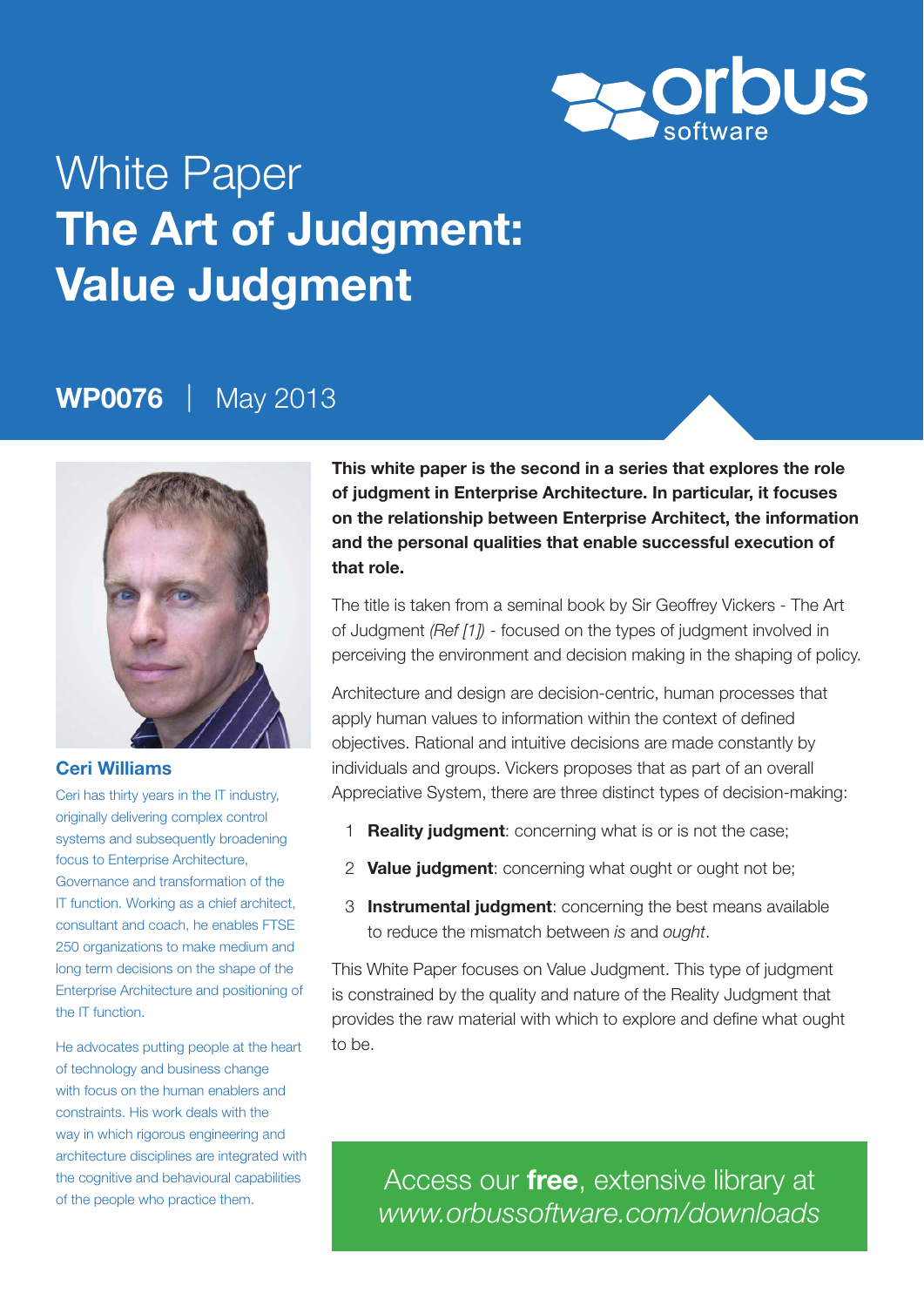#### **Value Judgment starts with how we represent reality…**

To help us simplify, we distinguish between the different types of Judgment as if they are clearly distinct and normalized processes. However, we have to recognize that the boundaries implied are not clean and tidy. The demands of our *Value Judgment* determine how to represent reality, and what information to include or exclude. For example, if we value reduction in complexity of the IT estate, the reality data we collect and represent focuses on key sources of complexity such as inter-dependency between systems, close coupling and sensitivity to change.

In short, we look for data of significance. Often, we are limited by information already available and easily found, but occasionally discovery is commissioned for a specific purpose such as a survey of the IT estate and its condition in preparation for letting an outsourcing contract. The need for readily available information is a key driver for the type of repository often provided by Enterprise Architecture tools, populated in priority order determined by the priorities implied in the business and IT strategies and project portfolio.

How we represent the data is a critical enabler and constraint on the nature and quality of the Value Judgment we can exercise.



**Figure 1. Hybrid Reference Model based on TMFs eTOM**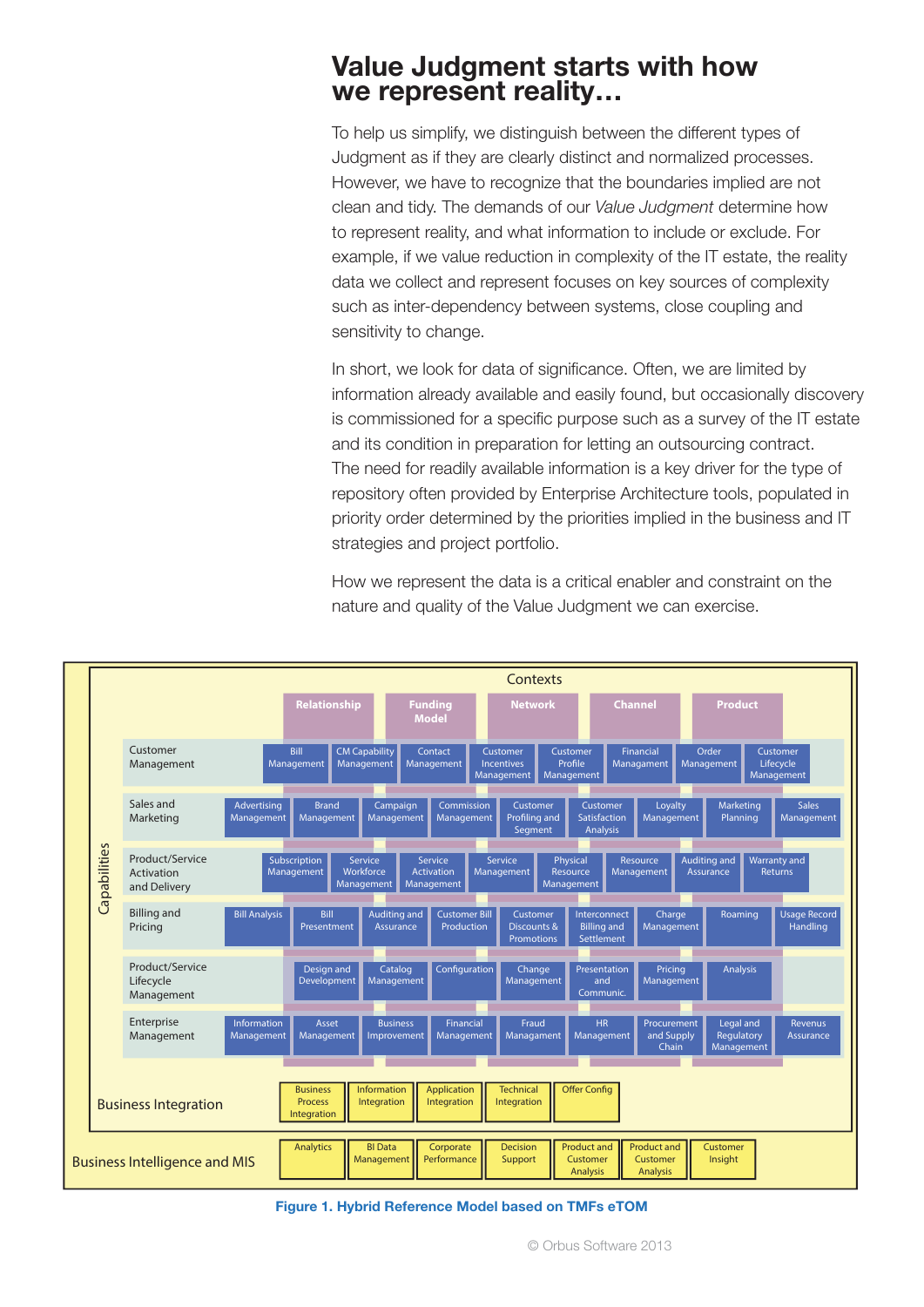Typically, a simplified view of the IT landscape is a necessity and often achieved by categorizing systems against some sort of reference model. Simplifying without distortion is an art, not a science.

There is no shortage of reference models to choose from in the industry. Standard models such as SCOR (supply chain), Telemanagement Forum eTOM (Communications), APQC (General Business), TOGAF TRM (Technical Infrastructure) and ARTS (retail), as well as proprietary models can provide useful concepts to draw on. However, adoption should be a conscious act to ensure that they facilitate the *Value Judgment* required.

The main enablers and constraints at issue here are the structural features of these reference models that hard-wire perceptions of granularity, partitioning, bundling and integration of systems, subsystems (and sub-sub-systems…). Picking and mixing reference models is a highly skilled process as it involves integrating conceptual views of the world, each with its own language and semantics. Sir Geoffrey Vickers considers these issues in detail in *[1] Chapter 4 – The Appreciative System*. He recognizes that reference models are "perceptual schema that define categories of experience that it has been found convenient to group together" and identifies how these perceptual schema resist change to varying degrees:

- **Minimal resistance** when the change is by further differentiation (i.e. granularity) within an existing concept (e.g. dividing 'Infrastructure' into 'Compute Platforms', 'Networks' and 'Storage')
- **Greater resistance** when change comes through the recognition of a wider category under which several established concepts can be subsumed. This is a typical situation when recognizing opportunity for common and re-usable capabilities such as 'Workflow', the bundling of HR, Finance and Procurement into 'ERP' and the convergence of 'unified communications'
- **Greatest resistance** when change involves the dissolution of a concept and its distribution of its contents among others. This, in particular, is the biggest challenge when integrating standard reference models from different sources. Arrival on the scene of concepts such as 'Cloud', Enterprise Service Bus, Business Activity Monitoring and Event Stream Processing have had this effect. This resistance is most acutely felt when categories contain bundles of capabilities that overlap with others.

### **…it continues with how we use it…**

The previous white paper in this series suggested that decision making in Enterprise Architecture (as in all disciplines) is a blend of conscious and unconscious processes. *Value Judgment* is concerned with bringing conscious and unconscious values to determine what *ought* and *ought*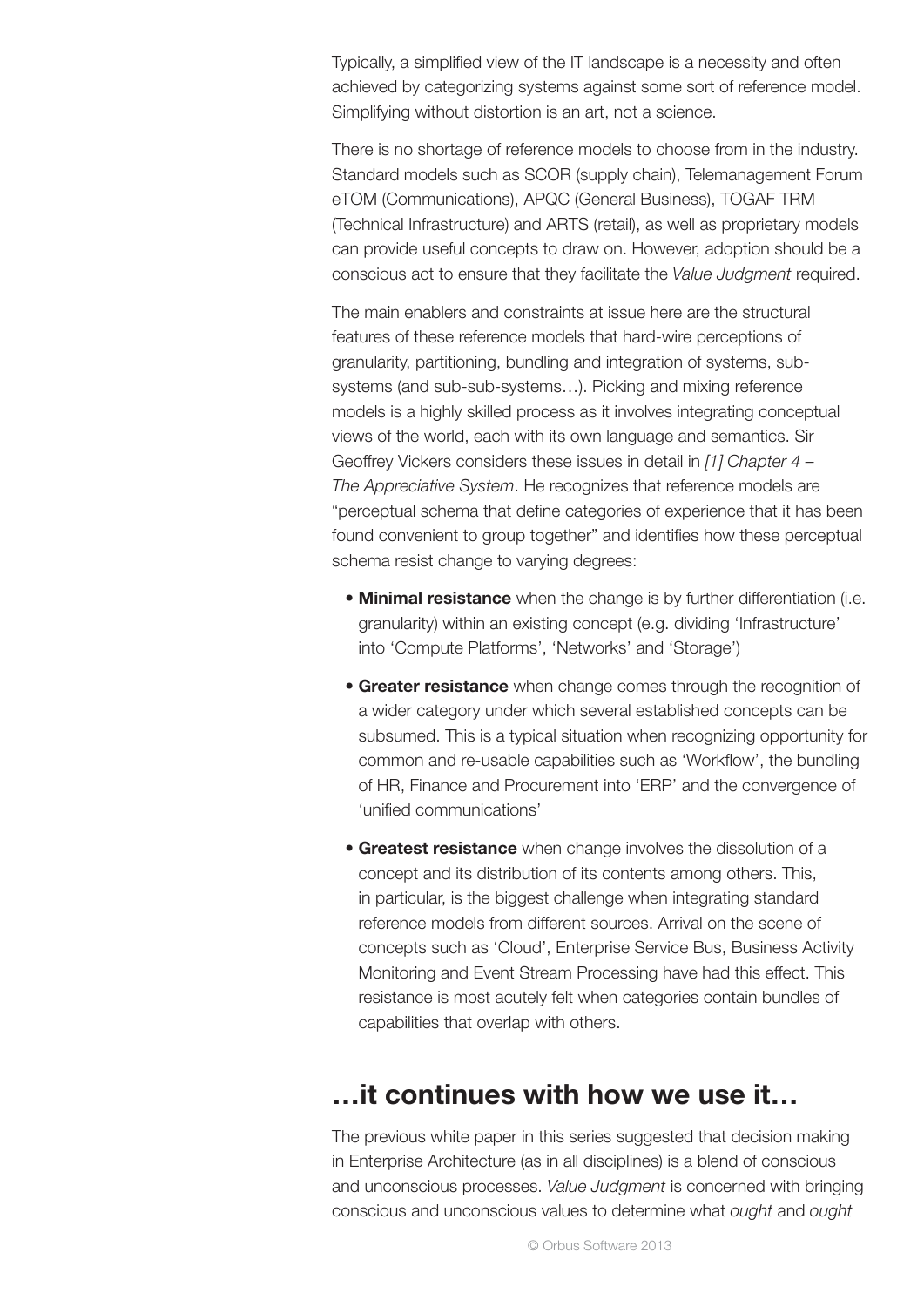*not* be. Effective judgment here depends on our ability to integrate these processes and make the unconscious conscious.

To do this, we have to become aware of the unconscious influences that color our perception and judgment. A recent article in *New Scientist [Ref* 





*2 – Stupidity: what makes people do dumb things?]* explores the relationship between intuition and reason and the challenges we all face when interpreting the world and making decisions. It suggests that we have evolved a number of intuitive mechanisms that offer cognitive shortcuts' to help us deal with information overload. When exercising Value Judgment, there are several cognitive biases that, if we can become conscious of, we can challenge to drive better decision-making. These are:

- Confirmation bias: our tendency to filter out the information that challenges our emergent views and zoom in on the information that re-enforces them
- Stereotyping: our ability to simplify the world by abstracting general types from the specific details
- Resistance to ambiguity: our attraction to certainty, for example, the temptation to accept the first solution to a problem event if it is obviously not the best
- Default position: the way in which we interpret and make decisions not by a process of working from the facts, but by starting with a default position and only shifting from it when the facts become compelling. This is why some things are believed without much evidence, and require alternatives to be backed by a lot

These particularly affect our ability to diagnose or attribute cause and effect (e.g. "we have too many systems because our business processes are diverse" vs "our business processes are diverse because we have too many systems").

One way to effectively manage our cognitive bias in Enterprise Architecture and avoid institutional stupidity is to systematically consider alternative positions and switch on the organization's critical faculties. This often involves challenging a number of orthodox beliefs that often arise in the IT industry:

 • **Legacy systems are bad.** Another way of describing a legacy system is: a system that works, everyone knows how to use and has known faults and workarounds.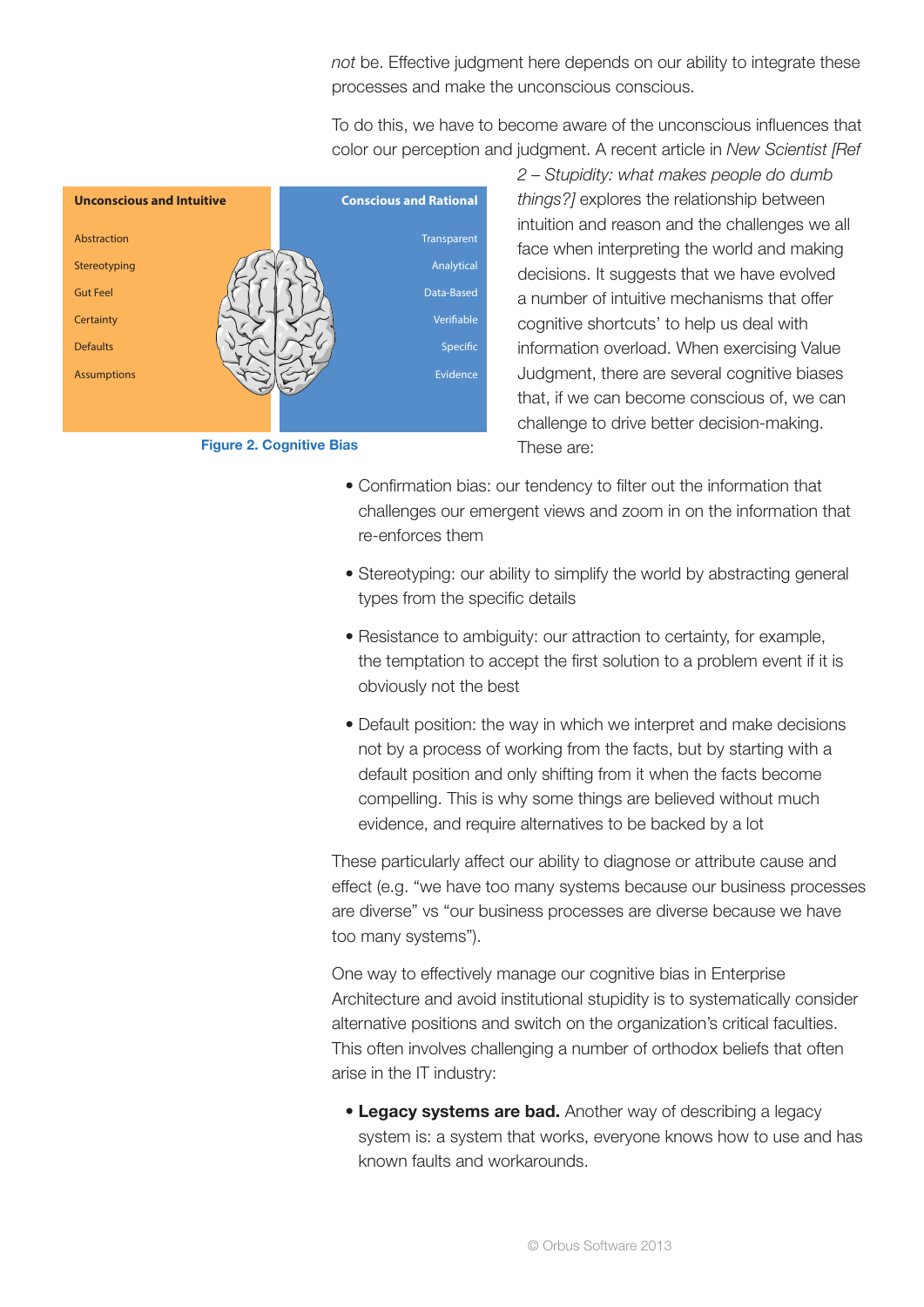- **Diversity is bad:** an alternative view might be: diversity avoids lockin to any particular technology vendor and provides greater resilience, promoting evolutionary change and optimized response within specific business areas.
- **Batch processing is bad:** batch processing also makes very efficient use of scarce resources such as CPU power.
- **Customization is bad:** customization also gives users exactly what they want and facilitates transition to more standard, off-the-shelf systems.
- **Re-use is good:** however, it also creates complex dependencies between components, resistance to change and demands greater maturity in configuration control and test.
- **New is good:** new provides opportunities but also comes with risks. Early adopters take the risks associated with low service quality (e.g. stability, resilience, availability) as an acceptable price of short term business value.
- **Low latency is good:** low latency processing (e.g. Straight Through Processing, High Frequency Trading) is just as good at propagating business errors as good transactions, creating bad feedback cycles as easily as good.
- **Certainty is good:** while in a battlefield situation it is often more important that decisions are made at all than they are the best decisions. There are few circumstances in the commercial environment when this is really the case.

Challenging the orthodox beliefs is not a comfortable process, but one that Enterprise Architects, if they are to be effective and of value to the business, must engage in. The use of high enough quality information may be important in making the case, however soft skills are of greater value and more likely to shift existing bias. Even just bringing the alteratives into view can make a significant difference to perceptions and decision outcomes. Enterprise Architects must be prepared to take personal risks and exercise advocacy to shift inappropriate orthodoxy. Challenging the technology 'silver bullet' approach that is typical of new CTOs and technology strategists is an important activity – anyone or any organization that has a shiny new hammer will see every problem as a nail that needs a good pounding.

A number of other checks and balances are available to help balance our intuitive and rational faculties. These help Enterprise Architects make conscious choices in how we behave that match (or deliberately mismatch) the culture in which they operate. The extent to which our culture encourages subjective or objective positioning, and the extent to which it encourages decision making with high or low levels of uncertainty give us good clues on where to focus.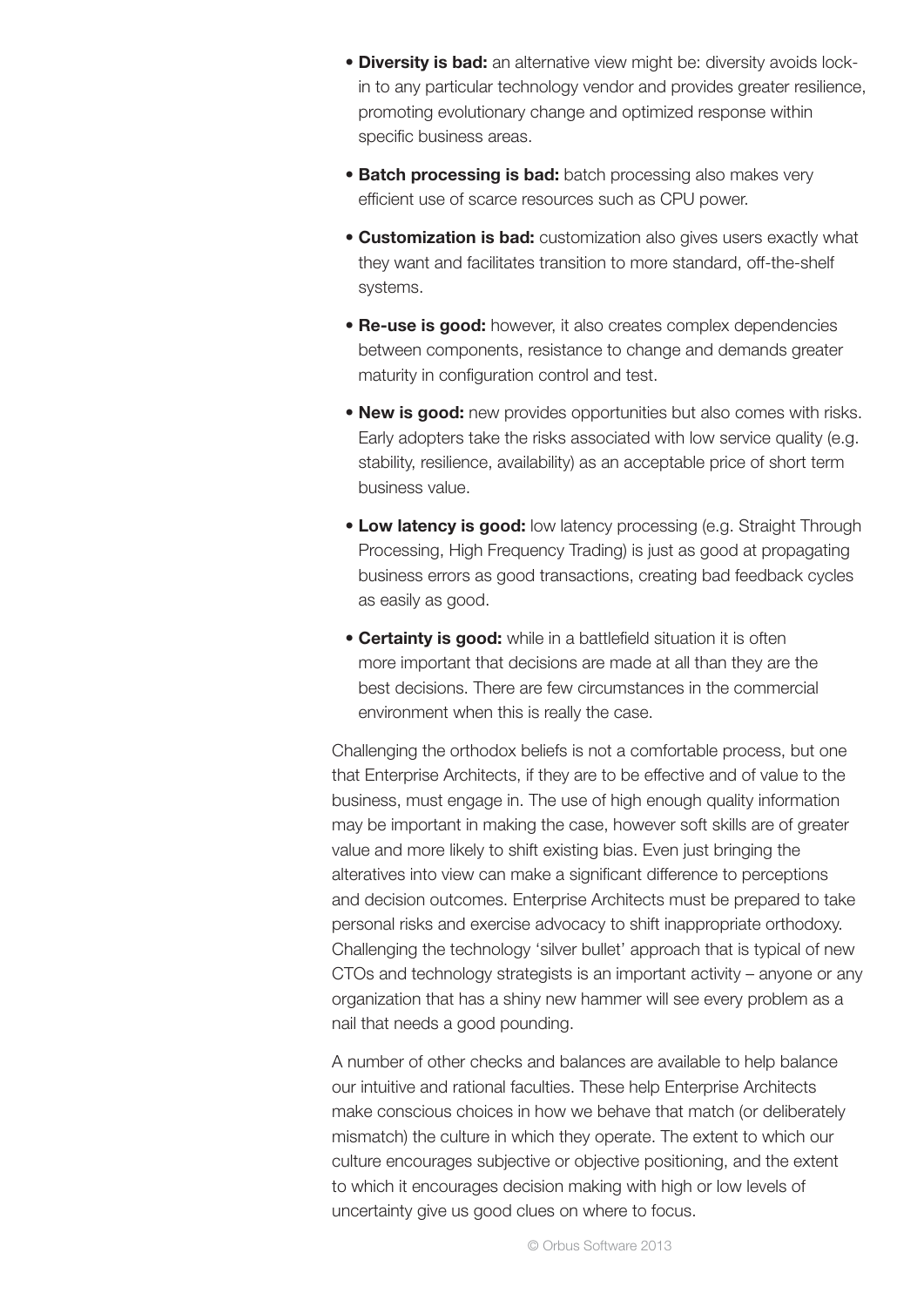Examples of these techniques include:

- Metacognition this is the cognitive psychologist's term for the ability to assess the validity of your own knowledge. This requires a rather more familiar trait to practice – humility.
- Systematically establish awareness of what you don't know minimizing the information in the "unknown unknown" space *[Ref 4]. Use of a coherent EA framework that is 'MECE' (i.e. Mutually Exclusive, Collectively Exhaustive)* helps to understand where the gaps are.
- Always position at least two options (three if you count 'do nothing' as an option). A dictionary definition of 'judgment' is: 'a choice that you make about something after thinking about several possibilities" – so you need several possibilities.
- Take the RQ (Rationality Quotient) test *[Ref 5]* as a good starting point.

## **…and concludes with how we address it**

The subject of the next white paper – Instrumental Judgment considers the decisions we make in closing the gap between what is, and what ought to be. Enterprise Architects will be familiar with modeling 'as-is' and 'to-be' target architecture – these align pretty well with the use of *Reality* and *Value* judgment. We use *Instrumental Judgment* when trying to work out how far and how fast we want to and can close the gap. In many ways, that is the most difficult process in Enterprise Architecture as it brings a number of additional constraints in to the design process, in particular around cost, timescales, resources, ability to absorb change, risk and motivation. Visioning is the easy part – transition planning is the hard part, implementation even harder.